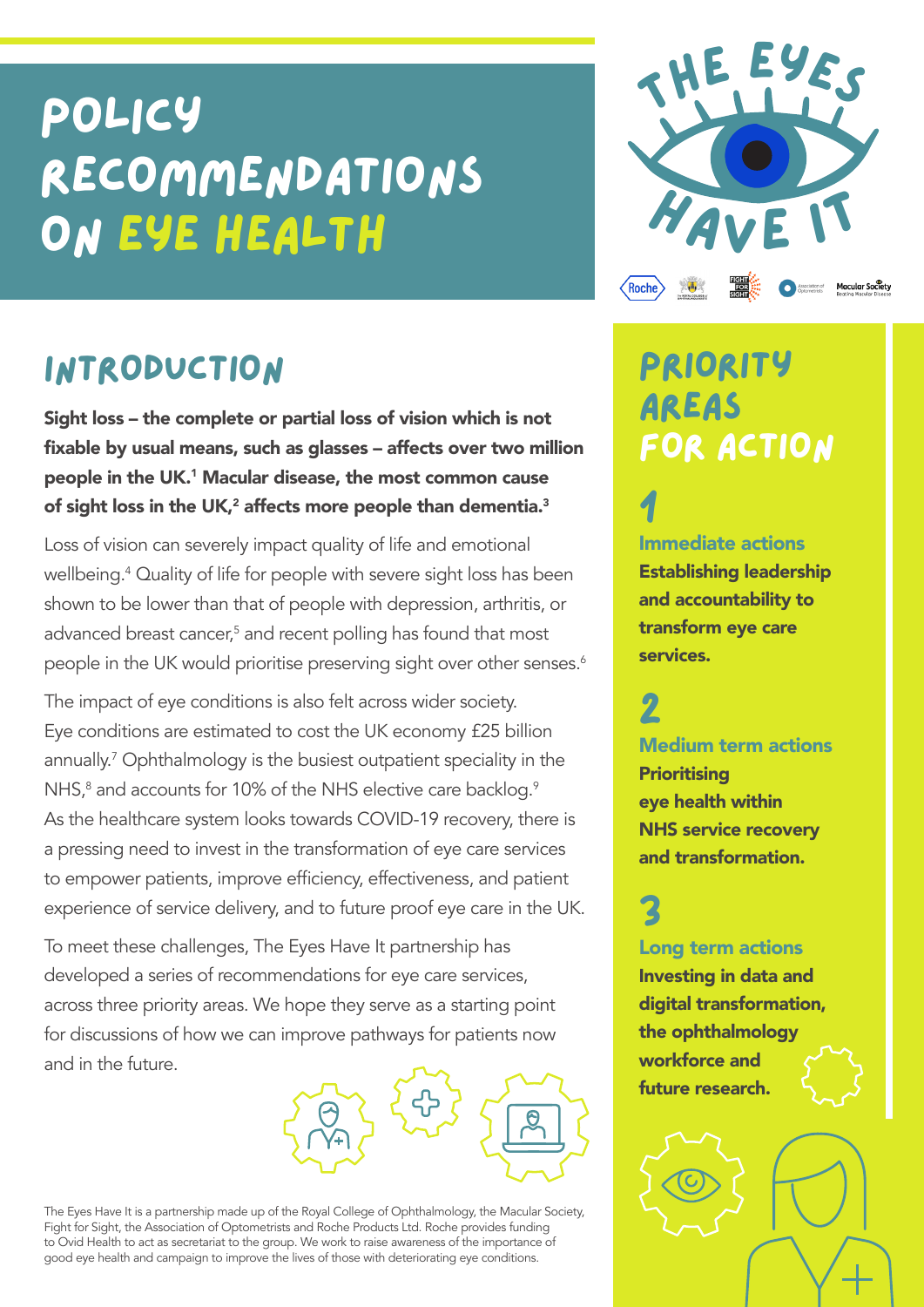There are many different eye conditions, whilst some are rare, many are common.

It is estimated that over

2 million people in the UK are living with a condition that causes sight loss.<sup>1</sup>

Of those,

### 360,000 people

are registered as **blind or** severely sight impaired.<sup>2</sup>

It is predicted that by 2050 the number of people living with sight loss in the UK will rise to

3.5 million…

# Every day, 250 people in the UK begin to lose their sight.<sup>3</sup>  $\bigcap$

... $\cos$ ting  $\textbf{f}33.5\textbf{bn}$  to the UK economy.<sup>4</sup>

## Recommendations

Set out below are our priority areas with short background explanations and our corresponding recommendations.



Establishing leadership and accountability to transform eye care services

#### **Background**

In late 2021, ministers announced that a National Clinical Director for Eye Care would be appointed to support service recovery and provide clinical leadership to NHS England's work to transform eye care services.<sup>10</sup> This is a very welcome step, which should provide much needed leadership and accountability to drive forward the transformation of eye care services across primary, secondary and community care in England.

#### Recommendation

• NHS England should appoint the National Clinical Director for Eye Care without delay and ensure that the responsibilities of the role and lines of accountability into both NHS England and the Department of Health and Social Care are ambitious and clear.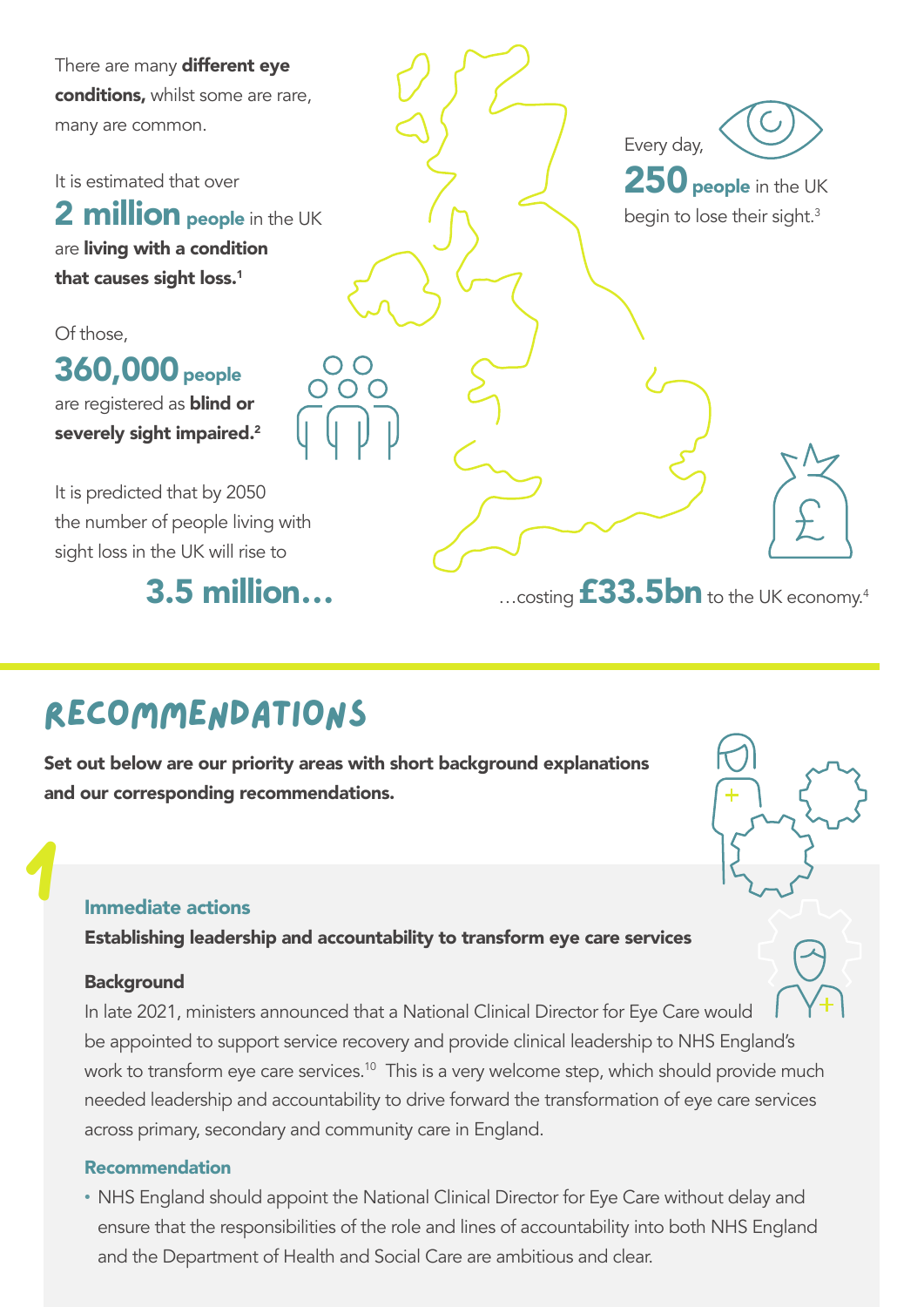#### **Background**

There is currently no single minister with responsibility for overseeing eye care services across the whole healthcare system.<sup>11</sup> This can lead to unclear lines of accountability and makes it harder to ensure that patients receive joined up and timely care across the whole eye care pathway.

#### Recommendation

• A single minister should be given responsibility for eye care services across primary, secondary and community care, with a focus on ensuring services are joined up and commissioned appropriately. The role should provide oversight for the work of the National Clinical Director and be accountable to Parliament.

#### Medium term actions

Prioritising eye health within NHS service recovery and transformation

#### **Background**

2

During the COVID-19 pandemic, outpatient activity fell dramatically, with just 5.4 million ophthalmology outpatient attendances in 2020/21,<sup>12</sup> compared to 7.9 million in 2019/20.<sup>13</sup> Similarly, one study found that referrals for wet AMD at four major eye treatment hospitals fell by 72% in April 2020 compared to April 2019.14 As a result, a large backlog of care has developed, with over 600,000 people awaiting ophthalmology treatment as of December 2021, including 27,000 people waiting for a year or more.<sup>15</sup> Given the impact which delaying treatment can have on sight loss, there is an urgent need to clear this backlog.

NHS England's Eye Care Planning Implementation Guidance 2021/22 details steps to improve patient access and deliver the recovery and transformation of eye care services.<sup>16</sup> Areas for action include patient risk stratification, establishing high volume, low complexity surgical pathways, the implementation of standardised integrated care pathways across cataracts, urgent eye care, medical retina and glaucoma, and an increased role for primary care optometry, all underpinned by improved use of digital tools. This high-level policy direction was affirmed in the 2022 NHS *Delivery plan for tackling the COVID-19 backlog of elective care,* which included commitments to establish community diagnostic hubs and surgical care hubs.<sup>17</sup>

Delivering these policy changes will enable better use of finite capacity, helping to clear the outpatient backlog, and allowing patients to receive the right treatment quickly and easily.

#### Recommendation

• In line with current planning guidance,<sup>18</sup> Integrated Care Systems (ICSs), supported by NHS England, should prioritise actions which alleviate pressure on hospital eye services and save capacity, for example by delivering surgical care hubs and community diagnostic hubs, working with primary care optometrists to support patients in the community where appropriate, risk stratifying patients, providing remote consultations, and utilising virtual clinics.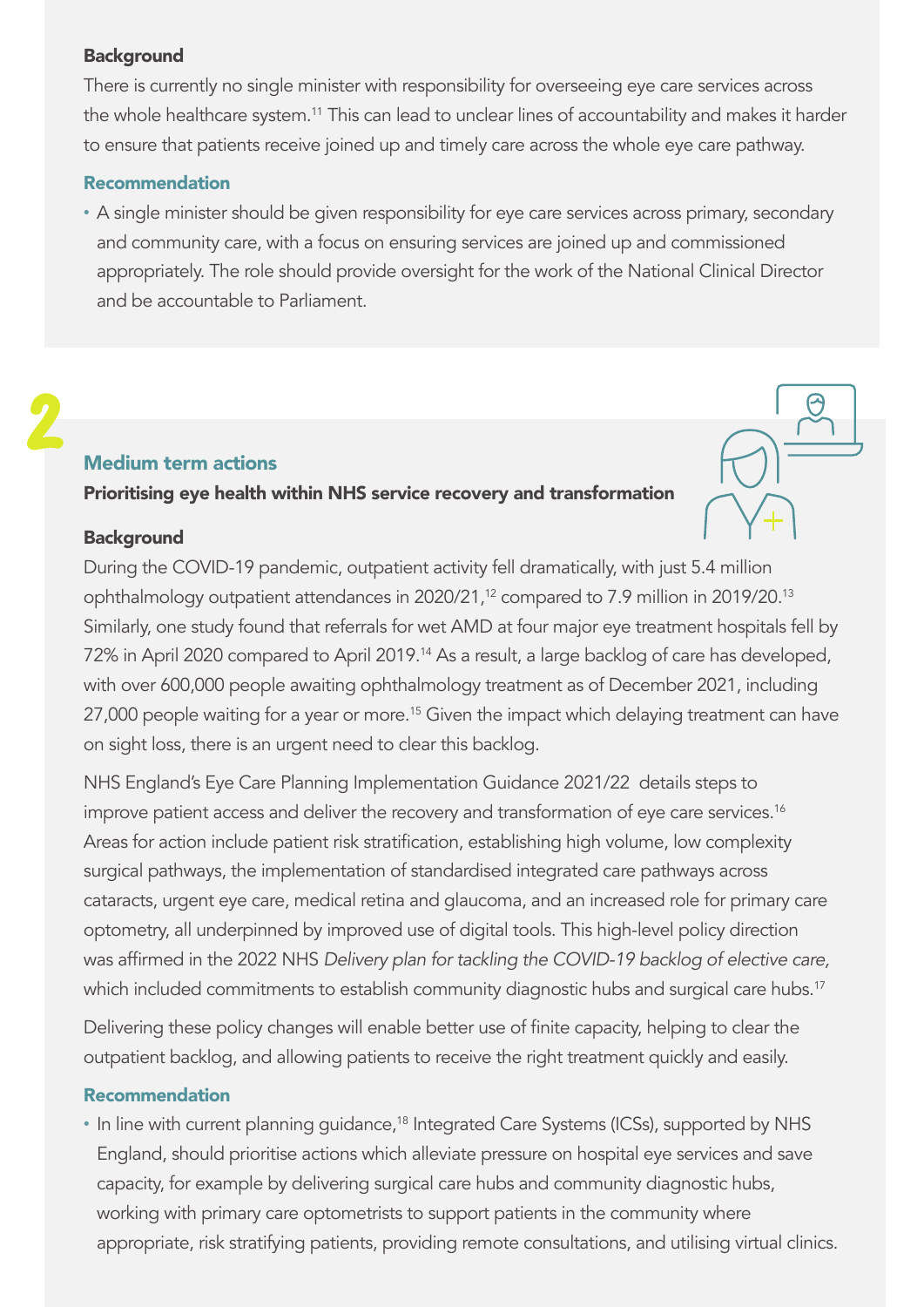Innovations in how to manage demand within the secondary care centre should be considered, for example by changing treatment patterns.

#### **Background**

In order to deliver service transformation, the whole healthcare system, including primary, secondary and community care, will need a shared vision for reform, and a sustained, long-term focus. However, current planning guidance does not seek to provide this overarching vision or specific measures for progress.

#### Recommendation

- The National Clinical Director should work with NHS England, the Department of Health and Social Care, patient groups and other key stakeholders to develop and implement a comprehensive national strategy for eye care which brings together primary, secondary and community services to improve outcomes and quality of life for patients with sight loss. This should provide a unified blueprint for transformation, building on current recovery activity and the priorities identified in this document, and should include specific metrics against which to assess progress.
- The National Clinical Director should provide an annual report to the minister responsible for eye care, detailing progress towards the full implementation of this national strategy.

#### **Background**

There are a wide range of eye care services provided by the NHS, commissioned through many different bodies. The Royal College of Ophthalmologists, the College of Optometrists and the Association of Optometrists state that commissioners and NHS leaders can make a significant contribution to reducing avoidable referrals, helping to ensure patients are seen in the right place at the right time and reducing the burden of treatment for patients. The Royal College of Ophthalmologists also find that there is no strategic approach to the commissioning of eye health and sight loss pathways, and the distinctions between General Ophthalmic Services (NHS sight test), primary care optometry, community ophthalmology, primary care ophthalmology, and general ophthalmology services are often misunderstood by commissioners and professionals.

#### Recommendation

• Building on current planning guidance, NHS England should work with patient groups and the Royal College of Ophthalmologists to promote information toolkits for commissioners and healthcare professionals (HCPs) to support effective commissioning.

#### **Background**

Community optometry, a privately operated speciality, is the access point to the health service for eye care. This is an unusual arrangement in the context of the NHS, with similarities to dentistry. In some areas, community optometrists, who are highly trained clinicians, can refer directly into secondary care without needing to go via the GP to seek additional medical information. This approach is yet to be adopted nationwide and is a key recommendation for ICSs within current NHS planning guidance, which would streamline care pathways.<sup>21</sup>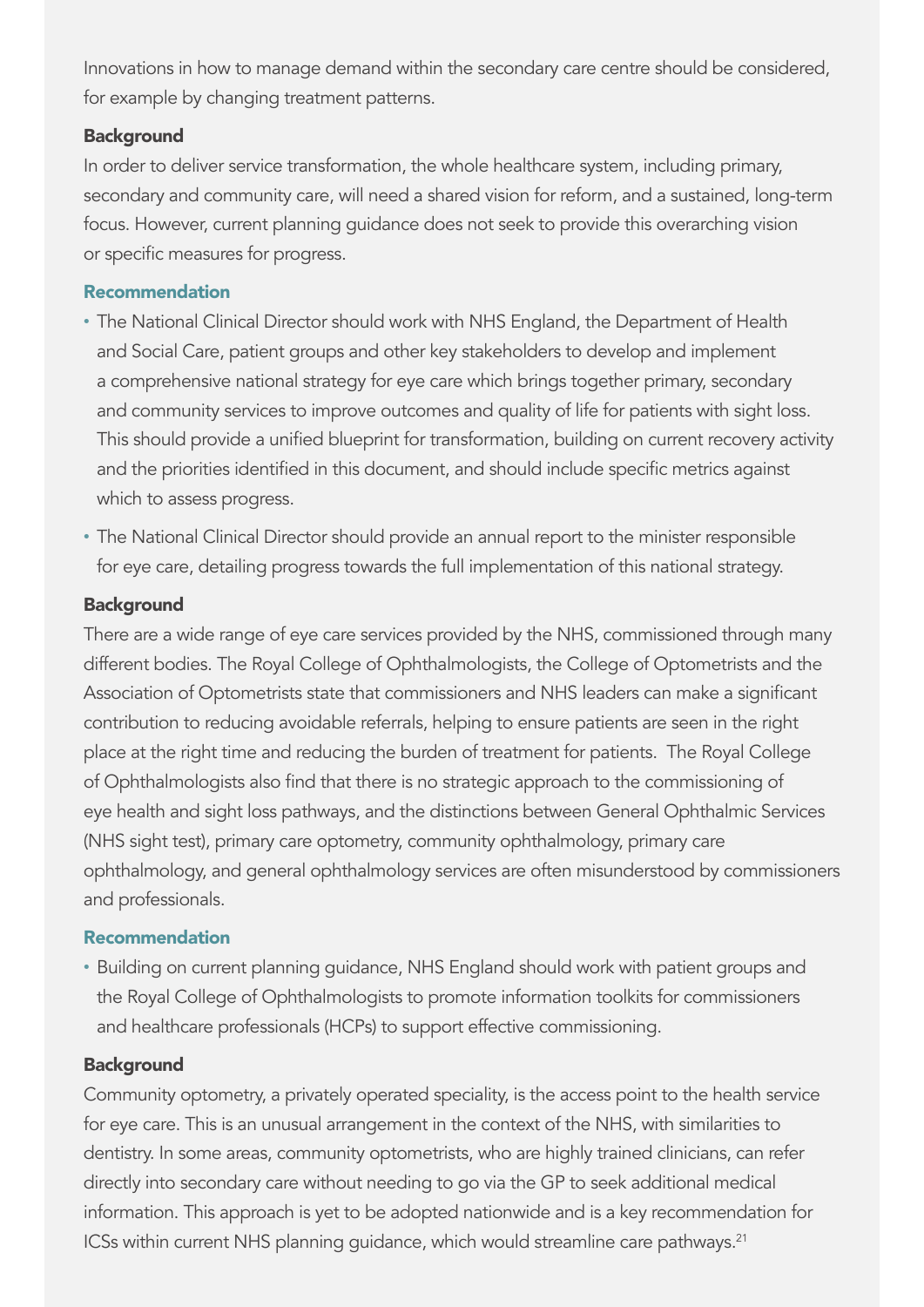#### Recommendation

- NHS England should monitor the implementation across the country of care pathways that allow for direct referral from community optometry to secondary care ophthalmology.
- ICSs should work with community optometry services to increase uptake of routine eye tests to prevent avoidable sight loss, particularly for hard-to-reach or high-risk populations, utilising the Core20PLUS5 methodology.22

#### **Background**

The formation of ICSs provides a unique opportunity to join up eye care service providers across their systems, providing more seamless patient pathways to improve patient experience and save capacity through streamlined pathways.

#### Recommendation

- ICSs should continue to implement current eye care planning guidance,<sup>23</sup> to ensure standardised integrated care pathways for a range of eye care services.
- As ICSs become fully operational from July 2022, they should commission services in such a way as to enable the full integration of optometry and ophthalmology services.

#### Long term actions

Investing in data and digital transformation, the ophthalmology workforce and future research

#### **Background**

3

Even before COVID-19, there was a strong desire to expand the use of digital tools and platforms for patient record-keeping, referral and appointment management and digital diagnosis.24 The pandemic has accelerated this trend and has turned attention to the potential of remote appointments.

Following the Getting It Right First Time (GIRFT) Ophthalmology report,<sup>25</sup> the speciality was identified as a therapy area of focus for digital transformation at a national level.<sup>26</sup> The National *Eye Care Recovery and Transformation Programme* retains this focus on digital transformation.

#### Recommendation

• Ophthalmology should be recognised at all levels as a trailblazer in the capture and use of health data and technology. The Department of Health and Social Care should ensure the NHS and its provider organisations have the infrastructure in place to routinely capture meaningful data in ophthalmology and analyse how this data can improve services. This should include mandating streamlined data sharing between all providers of NHS eye health services: from high street optometrists to private providers, to NHS primary, community, and hospital care service organisations.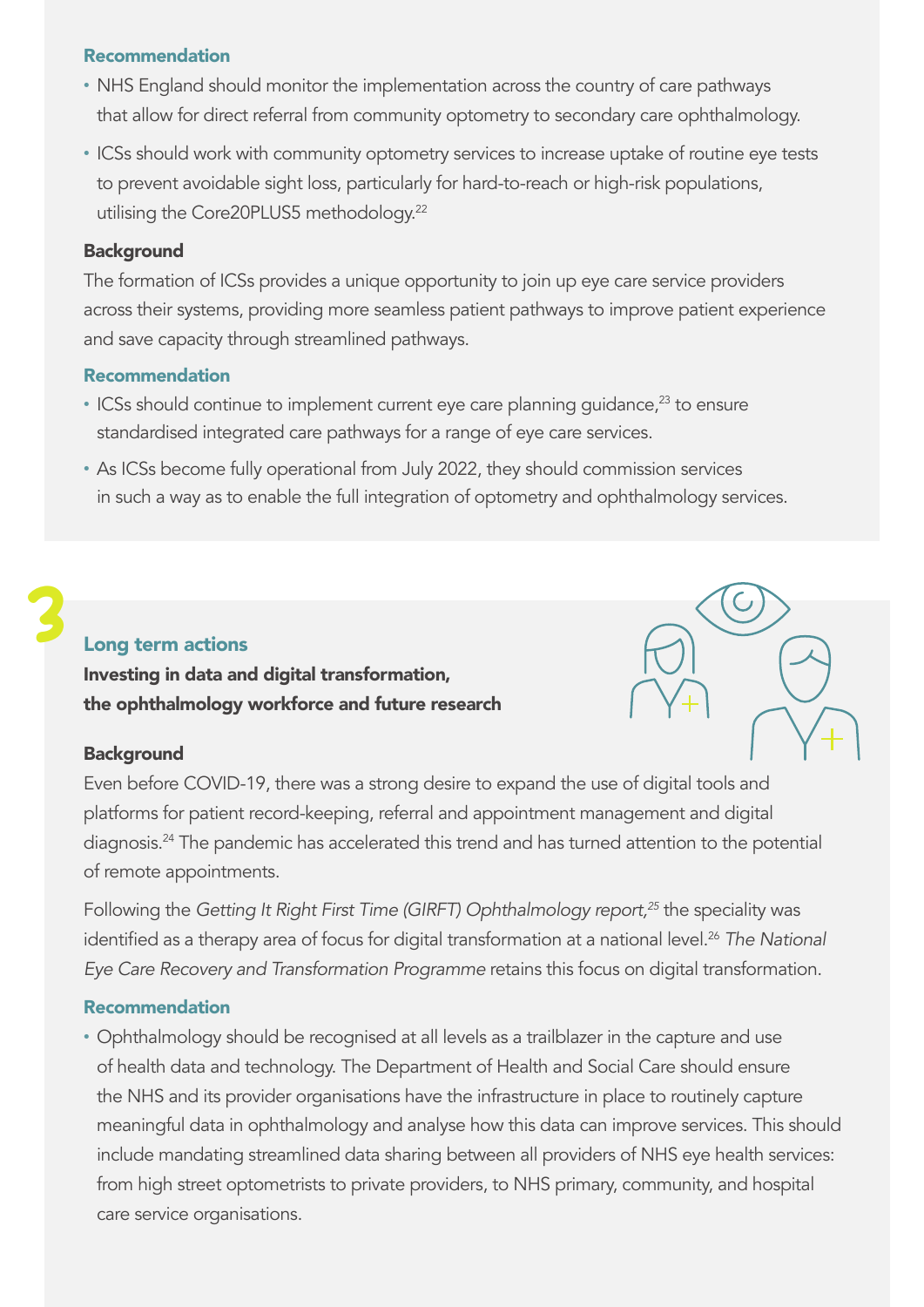#### **Background**

The National Ophthalmology Database Audit is run by the Royal College of Ophthalmologists to support improvements in cataracts and AMD services and perform feasibility studies for audits on other eye disease areas.<sup>27</sup> The audit does not reach all eye care providers and relies upon fees and sponsorship to operate.

#### Recommendation

• NHS England should work with the Royal College of Ophthalmologists to expand the scope and reach of the National Ophthalmology Database Audit to cover all ophthalmology services and eye conditions in England.

#### **Background**

NHS England (building on the previous work of NHSX) is promoting digital platforms with the potential to reduce duplication in appointments, shorten the time between referrals and treatment or enable optometrists to access specialist advice and guidance, where possible avoiding unnecessary referrals.<sup>28</sup> Efforts are underway to use remote triage to determine which referrals from community optometry require an appointment in a secondary care ophthalmology centre.29 This triage would ensure that those with the most urgent needs are seen sooner and waiting lists reduced, thereby increasing capacity for new and existing patients. NHS England has also recognised the need for interoperability between primary and secondary care data systems for record and image sharing (e.g., retinal scans).<sup>30</sup>

#### Recommendation

- NHS England should work with patient groups to track the success of digital tools in terms of treatment adherence and patient experience, hospital capacity saved, and health outcomes, ensuring that patient choice is embedded into clinical practice.
- NHS England should oversee the national roll out of the remote consultation service (piloted at Moorfields Eye Hospital), to avoid hospital and primary care visits across the country where appropriate (without limiting access to services for digitally excluded patients).
- NHS England should maximise the use of home-monitoring tools which empower patients to manage their conditions in the community with appropriate support, and electronic eye care referral systems which enable secure sharing of patient data.
- ICSs should monitor emerging technologies and endeavour to adapt pathways to make use of innovative solutions that reduce patient burden and concurrently release capacity in the system.

#### **Background**

The introduction of NHS Quality and Outcomes Framework (QOF) points for diabetic retinopathy<sup>32</sup> is said to have driven improvements in attendance to treatment and collection of clinical outcome data,<sup>33</sup> with one study suggesting these indicators are associated with reduced incidence of sight-threatening diabetic retinopathy.<sup>34</sup>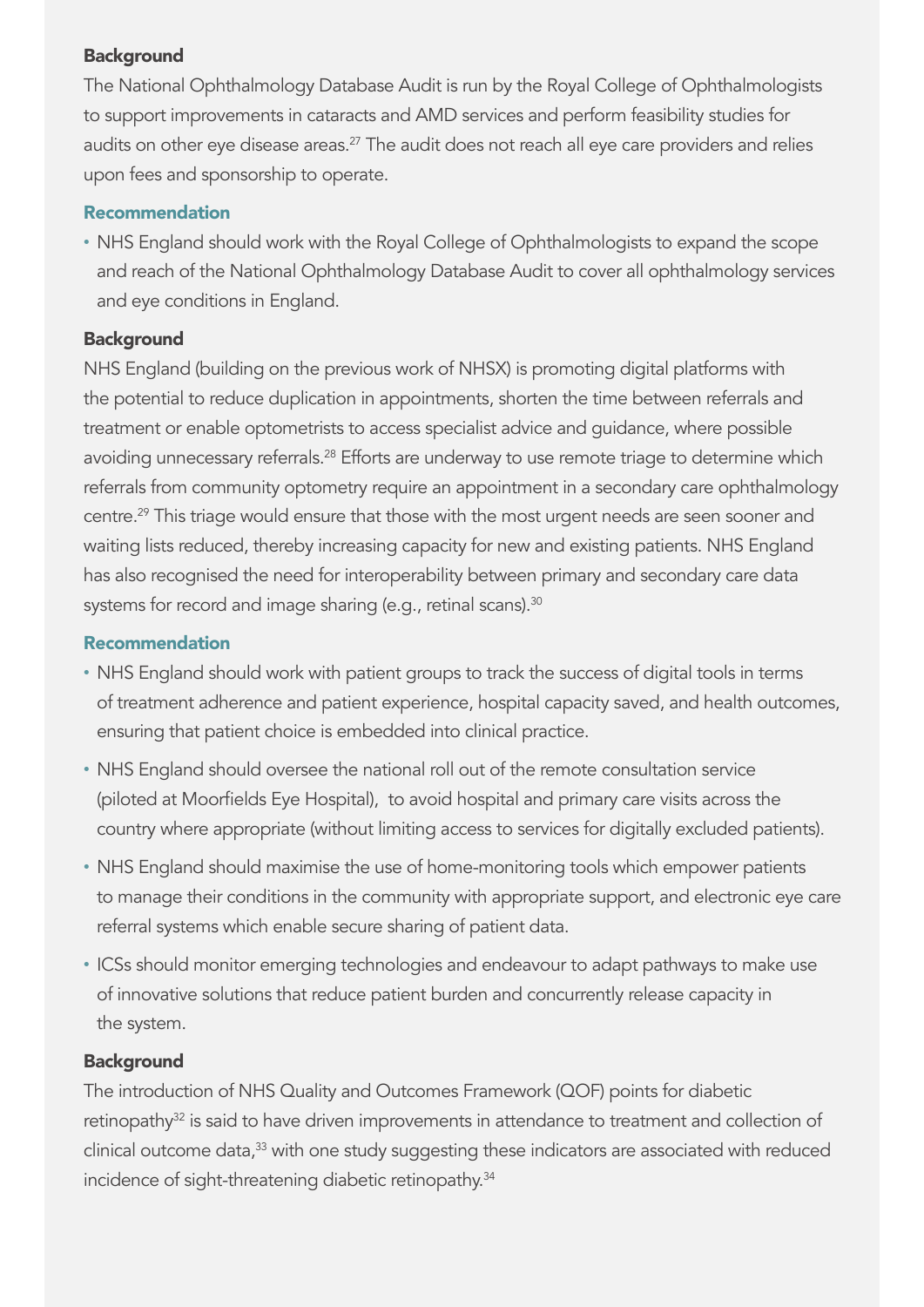#### Recommendation

• NHS England should consider providing reporting incentives to NHS-commissioned eye care providers for other major eye health conditions (such as AMD) to increase uptake of the National Ophthalmology Database.

#### **Background**

There is currently pressure on hospital ophthalmology services due to high demand, exacerbated by the COVID-19 backlog of elective care.<sup>35</sup> As a result, healthcare providers are exploring how to make the best use of the different skills within the multi-disciplinary eye care team across primary, secondary and community care.<sup>36</sup>

#### Recommendation

• Health Education England should support nurses and other healthcare professionals to develop their skills, so they can take on new responsibilities including relating to aspects of care currently performed by ophthalmologists, such as diagnosis, monitoring, and treatment, to save capacity in the system. This could include working collaboratively with the Royal College of Ophthalmologists' Ophthalmic Practitioner Training Programme.<sup>37</sup>

#### **Background**

The most recent ophthalmology workforce census carried out by the Royal College of Ophthalmologists found a severe shortage of ophthalmologists and clinic space to manage increasing demand for services.<sup>38</sup> The census found that 230 extra consultant ophthalmologists and 204 staff and associate specialist posts would be required over two years to meet predicted rises in demand.39

This shortage in capacity leads to challenges in patient care, with delayed follow up (both at the time of diagnosis and during ongoing care) found to be a factor in sight loss.40 Research has suggested that between 15 and 22 patients a month will suffer severe deterioration of vision (including permanent sight loss) resulting from delays to follow up care;<sup>41</sup> the progressive nature of illnesses such as wet AMD means that delays to treatment typically result in poorer outcomes.42

#### Recommendation

• Health Education England should accelerate and increase the number of trainees entering the optometry and ophthalmology specialities, for example through incentive schemes, to increase workforce capacity.

#### **Background**

Treatment options for conditions which cause sight loss are highly variable. A routine, regular appointment for a patient with wet age-related macular degeneration will often take two to three hours in hospital;<sup>43</sup> appointments can sometimes be as frequent as every month.<sup>44</sup> For some patients, the time impact per appointment can be up to 12 hours including preparation, travel, waiting times and post-appointment recovery.45 Taken together, this contributes to challenges around treatment burden and adherence. Additionally, treatment for wet age-related macular degeneration is only effective if administered quickly before there is permanent scarring to the macula.<sup>46</sup>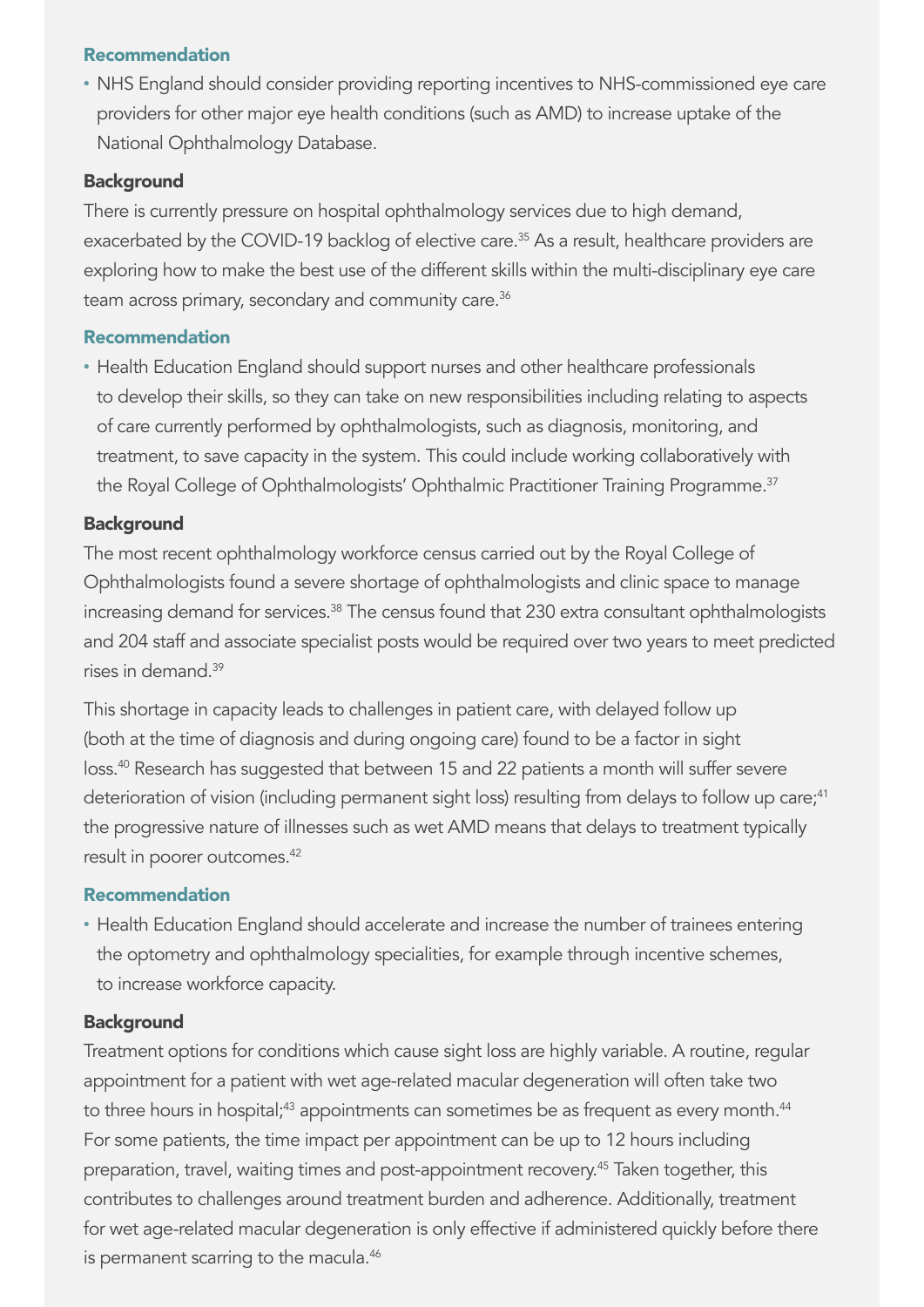In addition, some conditions lack effective treatment altogether. Dry age-related macular degeneration, for example, cannot currently be treated.<sup>47</sup>

#### Recommendation

- The National Clinical Director should work with patient organisations, clinicians, and research bodies to develop a detailed sight loss research strategy, identifying specific areas of focus to address current unmet needs and improve patient care.
- Sight loss should be identified as a research priority by the Chief Medical Officer, with a themed call for sight loss research launched by the National Institute for Health Research, building on the sight loss research strategy.
- The Medical Research Council should increase funding for sight loss research, with a view to establishing a UK sight loss research centre.

## **DEFINITIONS**

Ophthalmology<sup>48</sup> is a branch of medicine dealing with the diagnosis, treatment and prevention of diseases of the eye and visual system.

Ophthalmologists<sup>49</sup> are medically qualified doctors who specialise in eye care, dealing with the diagnosis, treatment, and prevention of diseases of the eye and visual system.

Optometrists<sup>50</sup> are not doctors, but are highly trained clinical specialists, ordinarily based in high street opticians, who can recognise, treat, and write prescriptions to help manage most common eye conditions and anomalies. An eye examination can also uncover problems with general health, such as high blood pressure or diabetes.

The key eye conditions mentioned in this document are as follows:

Age-related macular degeneration (AMD)<sup>51</sup> is the biggest cause of sight loss in the UK, affecting around 600,000 people. Around one in 200 people has AMD at age 60, rising to one in five by age 90. There are two forms of AMD, dry and wet.

#### Dry age-related macular degeneration<sup>52</sup>

is a gradual deterioration of the macula as the retinal cells die off and are not renewed. There is currently no treatment for dry AMD, so patients tend not to be referred.<sup>53</sup>

Wet age-related macular degeneration<sup>54</sup> develops when abnormal blood vessels grow into the macula. These leak blood or fluid which leads to scarring of the macula and rapid loss of central vision. Wet AMD can be treated if caught early.<sup>55</sup>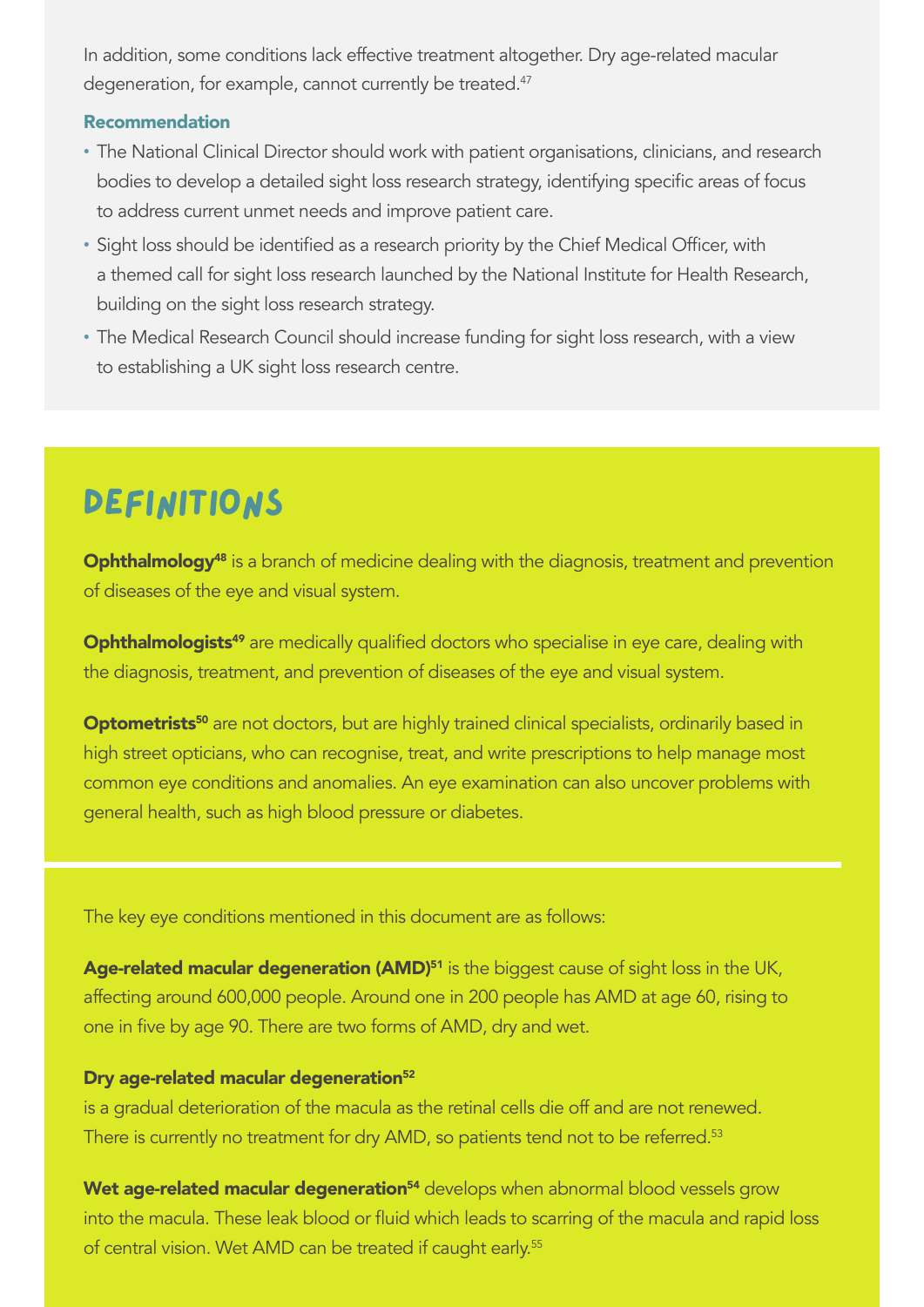Diabetic retinopathy<sup>56</sup> is a complication of diabetes in which high blood sugar levels damage the retina. The condition can cause blindness if left untreated.

**Diabetic macular oedema (DMO)**<sup>57</sup> is the most common cause of sight loss in people with diabetes. Leaky vessels cause fluid to build up, damaging the macula.

Glaucoma<sup>58</sup> is a common eye condition where the optic nerve becomes damaged. It is usually caused by fluid building up in the front part of the eye.

The Eyes Have It is a partnership to promote and champion eye health. These policy proposals are jointly supported by these organisations:

Roche is a pioneer in pharmaceuticals and diagnostics, focused on advancing science to improve people's lives. Roche believes that more can and should be done to improve and protect vision.

The Macular Society is the charity dedicated to beating the fear and isolation of macular disease, by funding world-class research, and providing the best advice and support to those affected by macular conditions.

Fight for Sight is the leading UK charity dedicated to stopping sight loss through pioneering research. We want to create a future everyone can see.

The Association of Optometrists is the leading representative membership organisation for optometrists in the United Kingdom. It supports over 82% of practising optometrists to fulfil their professional roles to protect the nation's eye health.

The Royal College of Ophthalmologists, founded in 1988, is an independent professional body and one of the Medical Royal Colleges.